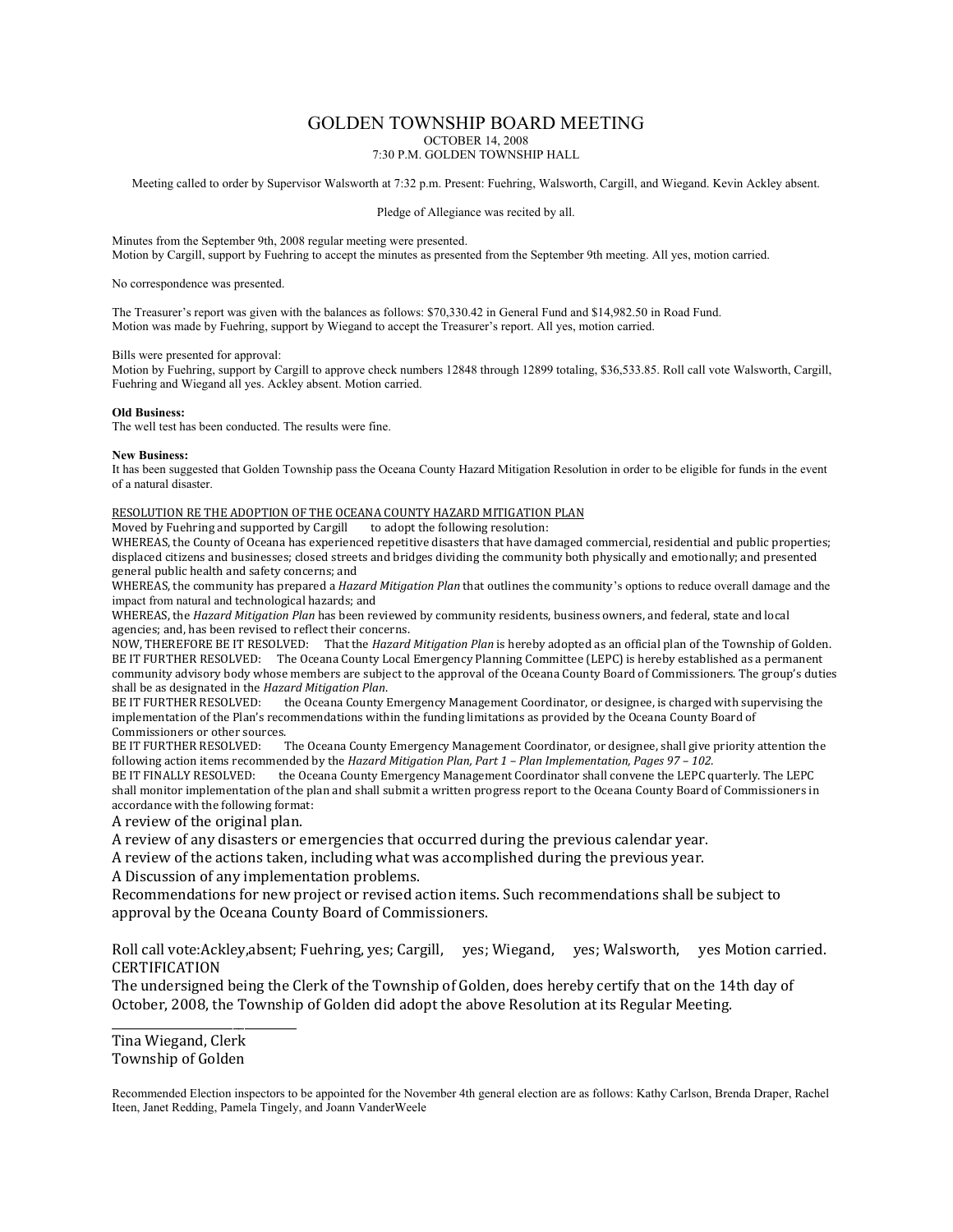Motion by Cargill, support by Fuehring to appoint Kathy Carlson, Brenda Draper, Rachel Iteen, Janet Redding, Pamela Tingely, and Joann VanderWeele as election officials for the November 4, 2008 general election. All yes, motion carried.

The township usually pays a fee for each student from Golden Township who plays on Hart Recreation sports. The fee is usually \$10.00. This fee is probably going to be raised soon.

The auditors have made several recommendations of policies and resolutions. It has been suggested that Golden Township adopt a Capitalization Policy and an Antifraud resolution. Each person who is employed by the Township will be asked to sign the antifraud ethics and conduct policy. The Township will develop an inventory of capital assets and maintain it in the future.

# **TOWNSHIP OF GOLDEN FIXED ASSET CAPITALIZATION POLICY**

The Township of Golden will regard fixed assets as capitalized when all of the following criteria are met:

Assets purchased, built or leased have useful lives of one year or more.

The cost of the asset (including installation) is \$5,000 or more. Multiple assets whose cost is less than \$5,000 but the aggregate requestor total is \$5,000 or more are capitalized.

The cost of repairing or renovating the asset is \$5,000 or more and prolongs the life of the asset.

The township will regard the purchase of software programs as fixed assets subject to the above capitalization policy, and will amortize over an estimated useful life of 3 years. Costs associated with software maintenance and customer support are considered expenditures and will not be capitalized.

#### **Other Considerations:**

REPAIR is an expenditure that keeps the property in ordinary efficient operating condition. The cost of the repair does not add to the value or prolong the life of the asset. All repair expenditures are charged to the appropriate department and fund. IMPROVEMENTS are expenditures for additions, alterations and renovations that appreciably prolong the life of the asset, materially increase its value or adapt it to a different use. Improvements of the nature are capitalized.

#### **Examples of Repairs vs. Improvements**

**Repairs = ExpendituresImprovements = Capitalized Assets** 

All items – life less than one yearLife of more than one year

All items under \$5,000All items \$5,000 or more

Property maintenance, wall repairProperty rebuilding

Replacement of machine parts to keepReplacement of motor and parts that Machine in normal operating conditionprolong the useful life

Property restoration (rebuilding) forProperty restoration for something normal operationsdifferent or better

Existing building repairsBuilding regulation conformity

Replacement of small sections of wiring,Major replacements of wiring, lighting, pipes, or light fixturespipes, or sewer

Patching walls, minor repairs of floors, Installation of floor, wall, roof, wallpainting, etc.covering, etc.

Patching drivewaysNew driveway or major repair

Cleaning drapery, carpet, furnitureNew drapery, carpets, furniture

# **Depreciation Method –Straight Line over the following useful lives:**

Buildings40-60 years Building Improvement15-30 years Water and Sewer Lines50-75 years Roads10-30 years, see State Recommendations attached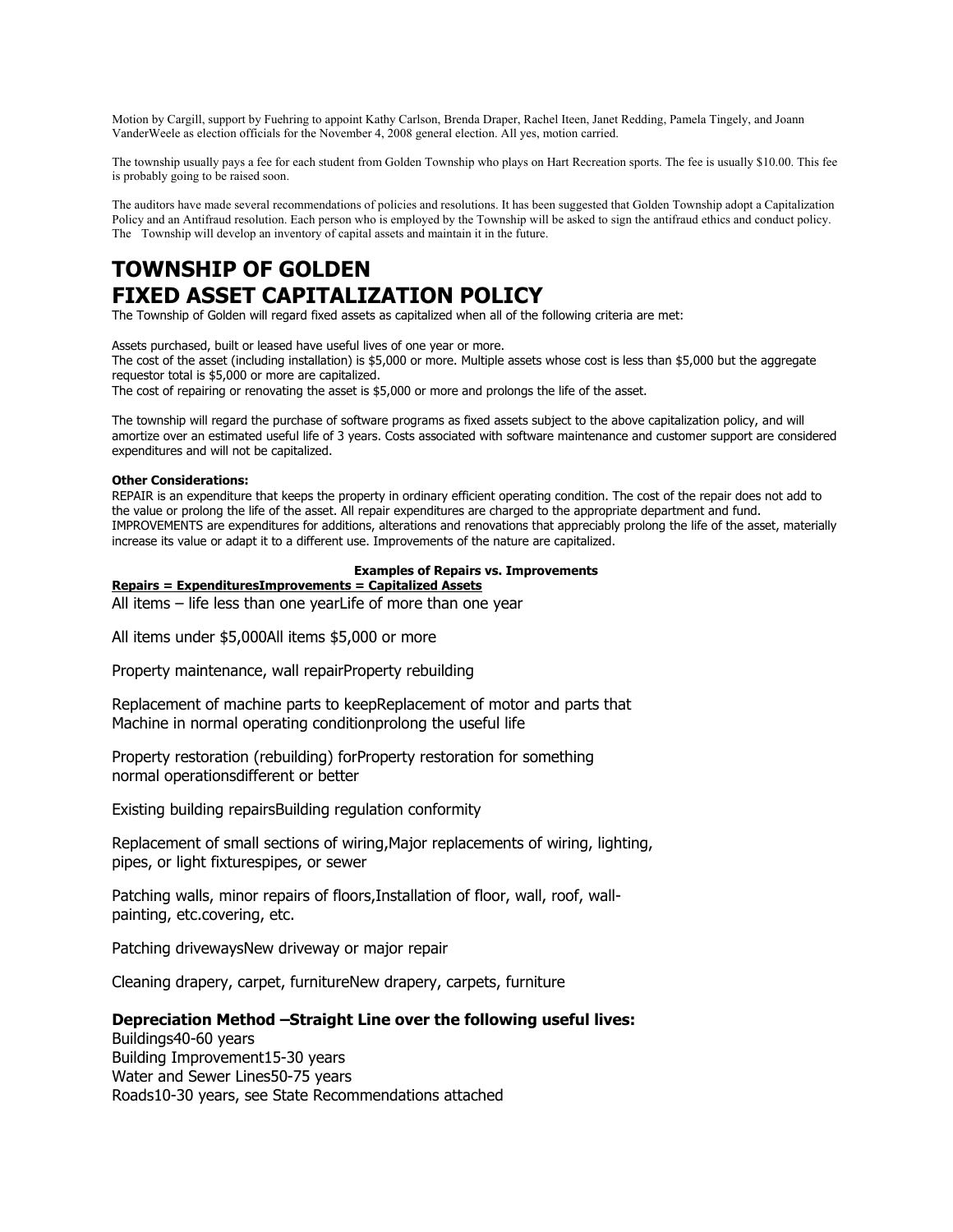InfrastructureSee State Recommendations attached. Vehicles3-5 years Office Equipment3-5 years Computer Equipment3-5 years Motion by Fuehring, support by Cargill to adopt the Golden Township Capitalization Policy as presented above. All yes, motion carried.

# Golden Township Standards of Ethics and Conduct

As an appointee / employee / contract employee / consultant (please circle one) of Golden Township I,

\_\_\_\_\_\_\_\_\_\_\_\_\_\_\_\_\_\_\_\_\_\_\_\_\_\_\_\_\_, hereby pledge that I will abide by these Standards of Ethics and Conduct, as adopted by the Golden Township Board on October 14, 2008.

A public official or employee shall not divulge to any unauthorized person confidential information acquired in the course of employment in advance of the time prescribed for its authorized release to the public.

A public official or employee shall not represent his personal opinion as that of his board or commission.

A public official or employee shall use personnel resources, property, and funds under his official care and control solely in accordance with prescribed constitutional, statutory, and regulatory procedures and not for personal gain or benefit.

A public official or employee shall not, directly or indirectly, solicit or accept any gift or loan of money, goods, services or other thing of value for the benefit of any person or organization other than the township that tends to influence the manner in which the public official or employee or any other public official or employee performs his official duties.

A public official or employee shall not engage in a business transaction in which he may profit from his official position or authority or benefit financially from confidential information he had obtained or may obtain by reason of such position or authority. A public official or employee shall not engage in or accept employment or render services for any private or public interest when

that employment or service is incompatible or in conflict with the discharge of his official duties or when that employment may tend to impair his independence of judgment or action in the performance of his official duties.

A public official or employee shall not participate in the negotiation or execution of contracts, making of loans, granting of subsidies, fixing of rates, issuance of permits or certificates or other regulation or supervision relating to any business entity in which he has directly or indirectly a financial or personal interest.

Further, I agree to conduct myself so as to avoid even the appearance of impropriety.

I hereby agree to these Standards and will conduct myself accordingly.

(Signature)

\_\_\_\_\_\_\_\_\_\_\_\_\_\_\_\_\_\_\_\_\_\_\_\_\_\_\_\_\_\_\_\_\_\_\_\_\_\_\_\_ (Print name on this line)

Date:

See Township Clerk for a complete copy of examples.

\_\_\_\_\_\_\_\_\_\_\_\_\_\_\_\_\_\_\_\_\_\_\_\_\_\_\_\_\_\_\_\_\_\_\_\_\_\_\_\_

Motion by Fuehring, support by Cargill to adopt the Golden Township Standards of Ethics and Conduct as presented above. All yes, motion carried.

Becky Rickoff, representing the Golden Sands Association, presents a concern about animals on the beach at Golden Township Park. The Association is requesting a sign posted at the entrance to the park and at either end of the public beach that states "No animals on the beach". This sign would be posted in the spring.

Dick Walsworth has presented a list of recommendations of roads that need wedging and sealcoating in 2009. These recommendations include: Streets on south side of Mears. Everything south of Fox Rd. 1.75 miles; Fox Rd. for 1/2 miles east of 56th; Railroad from Deer to Harrison 1.75 miles; Tyler from Railroad to 44th 1 mile; Hazel from Mini-stor east past old nudist colony; 34th south of Mini-stor to just south of Duck 1.4 miles; 44th Avenue from Tyler to Lake ¾ mile; 48th Avenue from Tyler to Lake ¾ mile; Juniper Beach from Ridge west for 1 mile; 64th north of Polk 1 mile. Dick suggests that we get these projects on the road commission's list and get them bid and then do the work as far as we can with the money available.

Motion by Cargill, support by Fuehring to put the following roads on the Road Commission's list to be put out for bids on wedge and seal with an early summer application date or a bid for both early summer and late summer application: Streets on south side of Mears. Everything south of Fox Rd. 1.75 miles; Fox Rd. for 1/2 miles east of 56th; Railroad from Deer to Harrison 1.75 miles; Tyler from Railroad to 44th 1 mile; Hazel from Mini-stor east past old nudist colony; 34th south of Mini-stor to just south of Duck 1.4 miles; 44th Avenue from Tyler to Lake ¾ mile; 48th Avenue from Tyler to Lake ¾ mile; Juniper Beach from Ridge west for 1 mile; 64th north of Polk 1 mile. Final approval for road work will made after bids are bids are received. Roll call vote: Walsworth, Cargill, Wiegand, and Fuehring all yes. Ackley absent. Motion carried.

Sonny has presented information regarding fertilizing, spraying for weeds and grubs of the Township Hall, cemetery and parks. This was not done in the spring and Sonny feels it should be done now. Bill Ensign suggests waiting until the spring, because with the leaves on the ground it wouldn't be as effective.

The risk management consultant recommended installing fire extinguishers in the Hall. She also suggested that all the exit signs be lit, which is